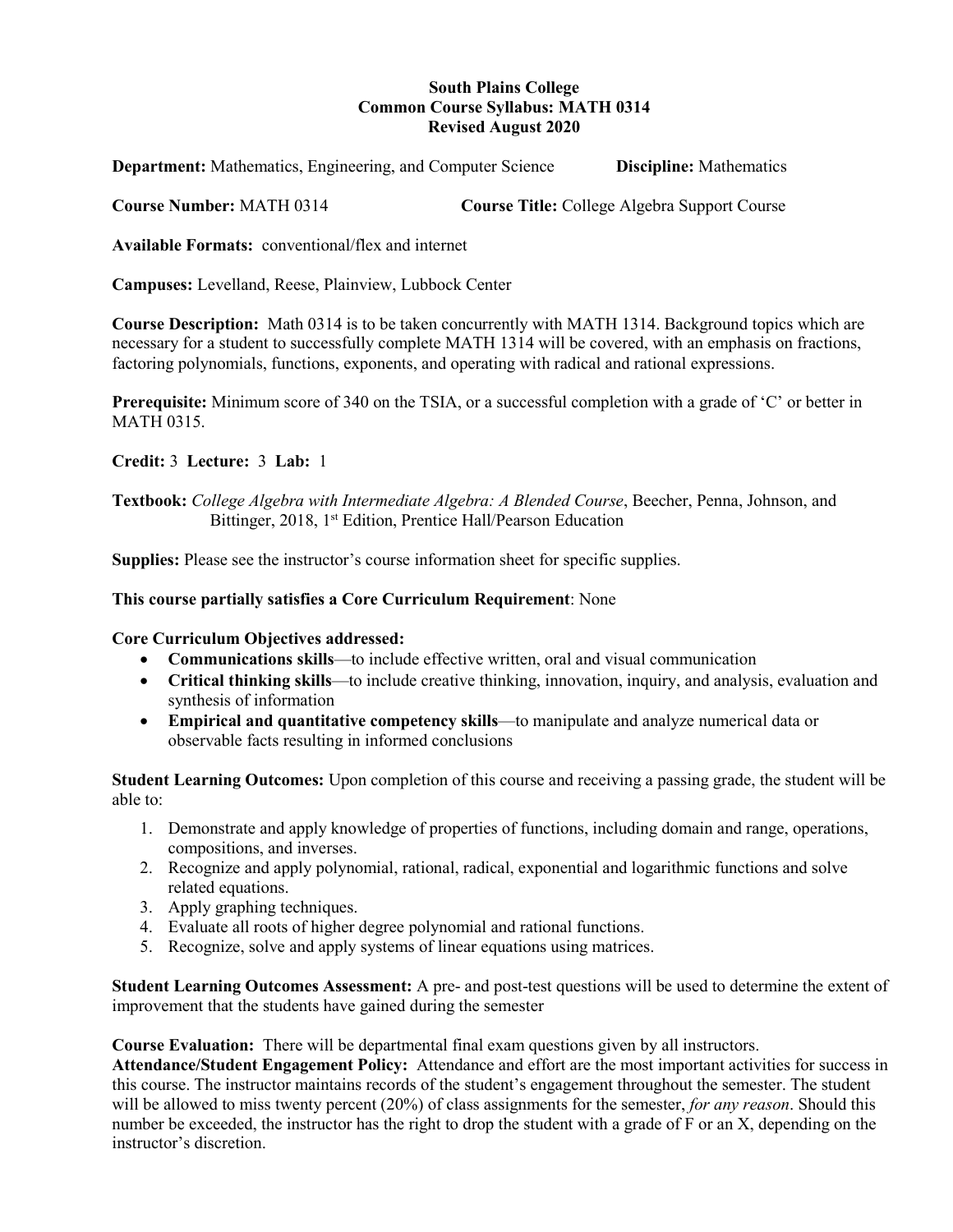Plagiarism violations include, but are not limited to, the following:

- 1. Turning in a paper that has been purchased, borrowed, or downloaded from another student, an online term paper site, or a mail-order term paper mill;
- 2. Cutting and pasting together information from books, articles, other papers, or online sites without providing proper documentation;
- 3. Using direct quotations (three or more words) from a source without showing them to be direct quotations and citing them; or
- 4. Missing in-text citations.

Cheating violations include, but are not limited to, the following:

- 1. Obtaining an examination by stealing or collusion;
- 2. Discovering the content of an examination before it is given;
- 3. Using an unauthorized source of information (notes, textbook, text messaging, internet, apps) during an examination, quiz, or homework assignment;
- 4. Entering an office or building to obtain an unfair advantage;
- 5. Taking an examination for another;
- 6. Altering grade records;
- 7. Copying another's work during an examination or on a homework assignment;
- 8. Rewriting another student's work in Peer Editing so that the writing is no longer the original student's;
- 9. Taking pictures of a test, test answers, or someone else's paper.

**COVID Syllabus Statement:** It is the policy of South Plains College for the Fall 2020 semester that as a condition of on-campus enrollment, all students are required to engage in safe behaviors to avoid the spread of COVID-19 in the SPC community. Such behaviors specifically include the requirement that all students properly wear CDC-compliant face coverings while in SPC buildings including in classrooms, labs, hallways, and restrooms. Failure to comply with this policy may result in dismissal from the current class session. If the student refuses to leave the classroom or lab after being dismissed, the student may be referred to the Dean of Students on the Levelland campus or the Dean/Director of external centers for Student Code of Conduct Violation.

**Student Code of Conduct Policy**: Any successful learning experience requires mutual respect on the part of the student and the instructor. Neither instructor nor student should be subject to others' behavior that is rude, disruptive, intimidating, aggressive, or demeaning**.** Student conduct that disrupts the learning process or is deemed disrespectful or threatening shall not be tolerated and may lead to disciplinary action and/or removal from class.

**Diversity Statement:** In this class, the teacher will establish and support an environment that values and nurtures individual and group differences and encourages engagement and interaction. Understanding and respecting multiple experiences and perspectives will serve to challenge and stimulate all of us to learn about others, about the larger world and about ourselves. By promoting diversity and intellectual exchange, we will not only mirror society as it is, but also model society as it should and can be.

**Disability Statement:** Students with disabilities, including but not limited to physical, psychiatric, or learning disabilities, who wish to request accommodations in this class should notify the Disability Services Office early in the semester so that the appropriate arrangements may be made. In accordance with federal law, a student requesting accommodations must provide acceptable documentation of his/her disability to the Disability Services Office. For more information, call or visit the Disability Services Office at Levelland (Student Health & Wellness Office) 806-716-2577, Reese Center (Building 8) 806-716-4675, or Plainview Center (Main Office) 806-716- 4302 or 806-296-9611.

**Nondiscrimination Policy:** South Plains College does not discriminate on the basis of race, color, national origin, sex, disability or age in its programs and activities. The following person has been designated to handle inquiries regarding the non-discrimination policies: Vice President for Student Affairs, South Plains College, 1401 College Avenue, Box 5, Levelland, TX 79336. Phone number 806-716-2360.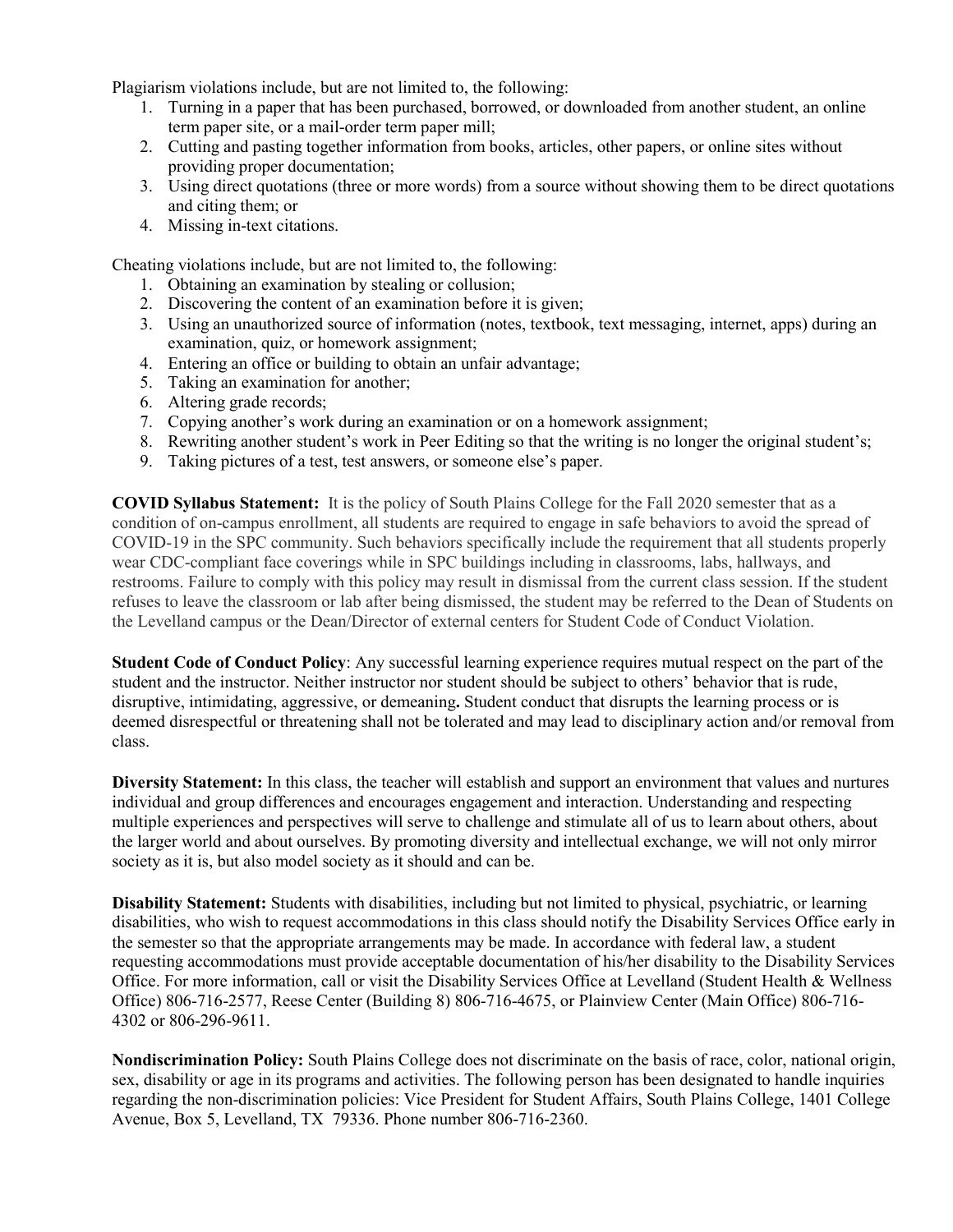**Title IX Pregnancy Accommodations Statement:** If you are pregnant, or have given birth within six months, Under Title IX you have a right to reasonable accommodations to help continue your education. To [activate](http://www.southplainscollege.edu/employees/manualshandbooks/facultyhandbook/sec4.php) accommodations you must submit a Title IX pregnancy accommodations request, along with specific medical documentation, to the Director of Health and Wellness. Once approved, notification will be sent to the student and instructors. It is the student's responsibility to work with the instructor to arrange accommodations. Contact the Director of Health and Wellness at 806-716-2362 or [email](http://www.southplainscollege.edu/employees/manualshandbooks/facultyhandbook/sec4.php) [cgilster@southplainscollege.edu](mailto:cgilster@southplainscollege.edu) for assistance.

**Campus Concealed Carry**: Texas Senate Bill - 11 (Government Code 411.2031, et al.) authorizes the carrying of a concealed handgun in South Plains College buildings only by persons who have been issued and are in possession of a Texas License to Carry a Handgun. Qualified law enforcement officers or those who are otherwise authorized to carry a concealed handgun in the State of Texas are also permitted to do so. Pursuant to Penal Code (PC) 46.035 and South Plains College policy, license holders may not carry a concealed handgun in restricted locations. For a list of locations and Frequently Asked Questions, please refer to the Campus Carry page at: <http://www.southplainscollege.edu/campuscarry.php>

Pursuant to PC 46.035, the open carrying of handguns is prohibited on all South Plains College campuses. Report violations to the College Police Department at 806-716-2396 or 9-1-1.

**SPC Bookstore Price Match Guarantee Policy:** If you find a lower price on a textbook, the South Plains College bookstore will match that price. The difference will be given to the student on a bookstore gift certificate! The gift certificate can be spent on anything in the store.

If students have already purchased textbooks and then find a better price later, the South Plains College bookstore will price match through the first week of the semester. The student must have a copy of the receipt and the book has to be in stock at the competition at the time of the price match.

The South Plains College bookstore will happily price match BN.com & books on Amazon noted as *ships from and sold by Amazon.com*. Online marketplaces such as *Other Sellers* on Amazon, Amazon's Warehouse Deals, *fulfilled by* Amazon, BN.com Marketplace, and peer-to-peer pricing are not eligible. They will price match the exact textbook, in the same edition and format, including all accompanying materials, like workbooks and CDs.

A textbook is only eligible for price match if it is in stock on a competitor's website at time of the price match request. Additional membership discounts and offers cannot be applied to the student's refund.

Price matching is only available on in-store purchases. Digital books, access codes sold via publisher sites, rentals and special orders are not eligible. Only one price match per title per customer is allowed.

### **Note: The instructor reserves the right to modify the course syllabus and policies, as**

**well as notify students of any changes, at any point during the semester.** 

### **South Plains College Common Course Syllabus: MATH 1314 Revised August 2020**

**Department:** Mathematics, Engineering, and Computer Science **Discipline:** Mathematics

**Course Number:** MATH 1314 **Course Title:** College Algebra

**Available Formats:** conventional/flex, internet, and ITV

**Campuses:** Levelland, Reese, Plainview, Lubbock Center, and Dual Credit

**Course Description:** In-depth study and applications of polynomial, rational, radical, exponential and logarithmic functions, and systems of equations using matrices. Additional topics such as sequences, series, probability, and conics may be included.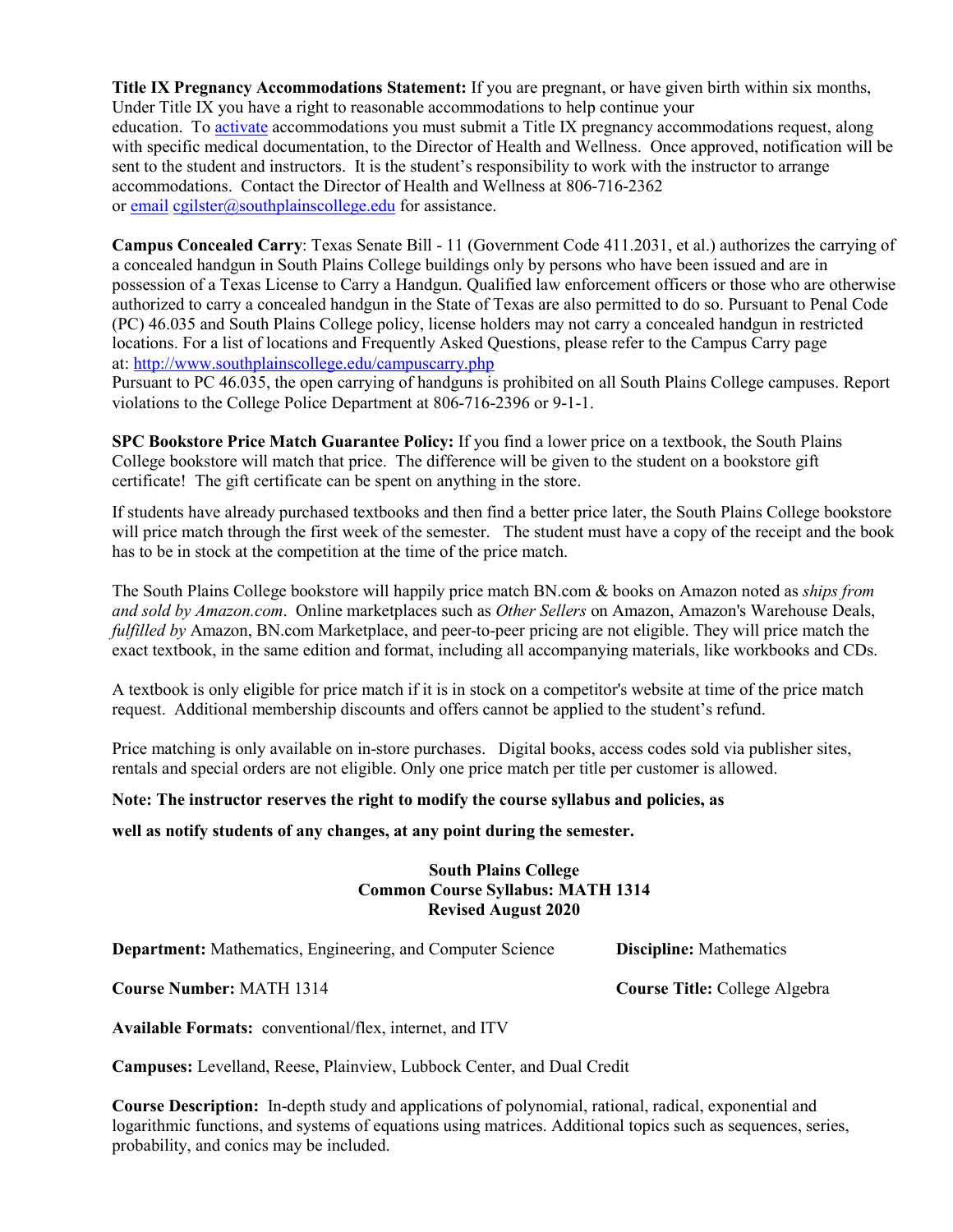**Prerequisite:** Minimum score of 350 on the TSIA, TSI-exempt status, or a successful completion with a grade of 'C' or better in MATH 0320.

**Credit:** 3 **Lecture:** 3 **Lab:** 1

**Textbook:** *College Algebra with Intermediate Algebra: A Blended Course*, Beecher, Penna, Johnson, and Bittinger, 2018, 1<sup>st</sup> Edition, Prentice Hall/Pearson Education

**Supplies:** Please see the instructor's course information sheet for specific supplies.

**This course partially satisfies a Core Curriculum Requirement**: Mathematics Foundational Component Area (020)

**Core Curriculum Objectives addressed:**

- **Communications skills**—to include effective written, oral and visual communication
- **Critical thinking skills**—to include creative thinking, innovation, inquiry, and analysis, evaluation and synthesis of information
- **Empirical and quantitative competency skills**—to manipulate and analyze numerical data or observable facts resulting in informed conclusions

**Student Learning Outcomes:** Upon completion of this course and receiving a passing grade, the student will be able to:

- 6. Demonstrate and apply knowledge of properties of functions, including domain and range, operations, compositions, and inverses.
- 7. Recognize and apply polynomial, rational, radical, exponential and logarithmic functions and solve related equations.
- 8. Apply graphing techniques.
- 9. Evaluate all roots of higher degree polynomial and rational functions.
- 10. Recognize, solve and apply systems of linear equations using matrices.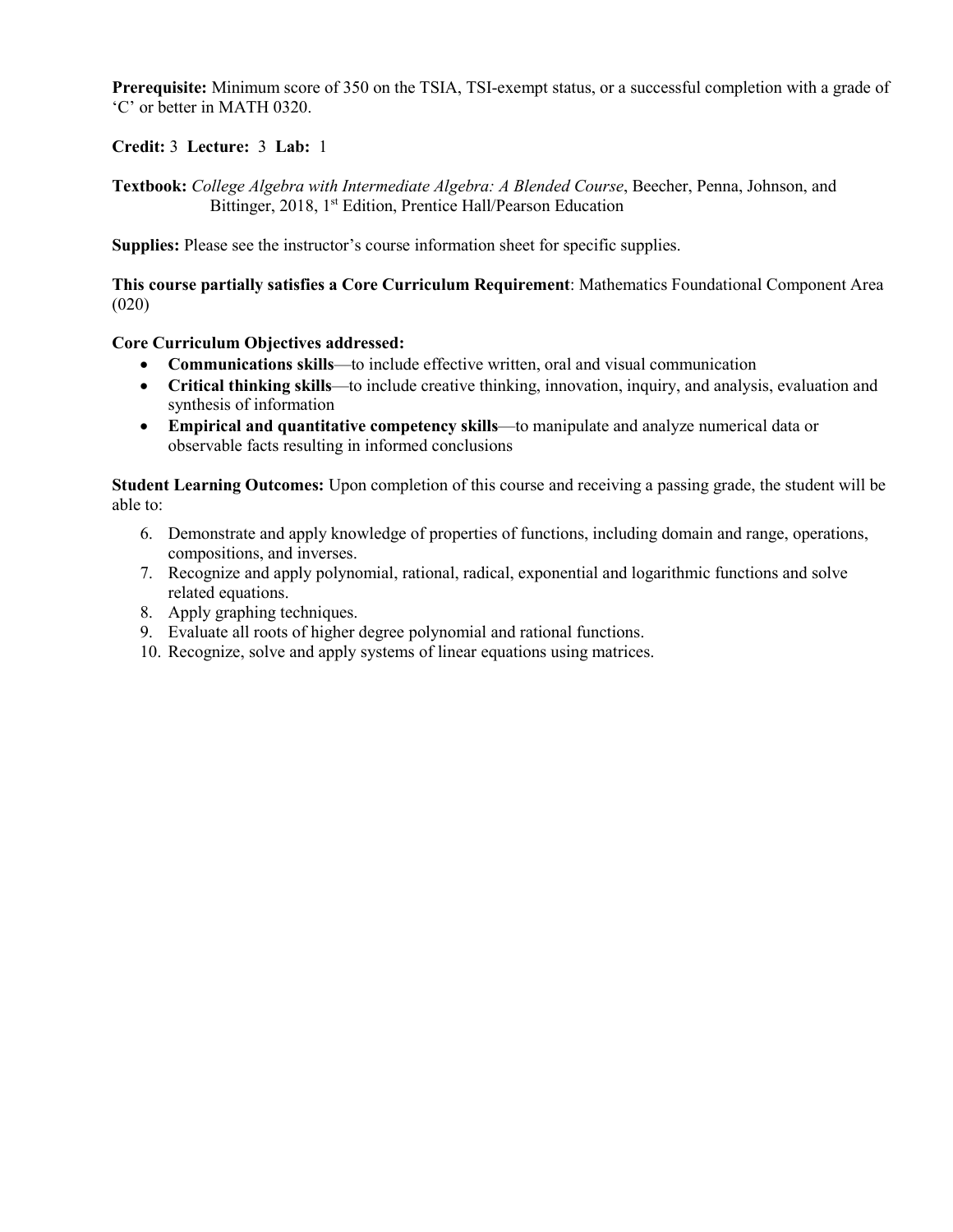## South Plains College Department of Mathematics and Engineering College Algebra with Support – MATH 0314.C001, MATH 1314.C001 Fall 2020 Course Policies

**Instructors:** Karol Albus Office: M110, Telephone: (806) 716-2543, Email: [kalbus@southplainscollege.edu](mailto:kalbus@southplainscollege.edu) **Office Hours:** As listed or by appointment.

| Mondav             | l uesdav           | Wednesdav            | Thursday             | Friday             |
|--------------------|--------------------|----------------------|----------------------|--------------------|
| $9:30-10:30$       | $8:00-10:00$       | $9:30-10:30$         | $8:00-10:00$         | $8:00-10:00$       |
| (Levelland office) | (Levelland office) | (virtual using zoom) | (virtual using zoom) | (Levelland office) |
| M110)              | M110)              |                      |                      | M110)              |

Kaylan K Thompson Office: M111, Telephone: (806) 716-4886, Email: [kthompson@southplainscollege.edu](mailto:kthompson@southplainscollege.edu) **Office Hours:** As listed or by appointment.

| Monday                               | Tuesday                             | Wednesday              | Thursday                             | Friday                              |
|--------------------------------------|-------------------------------------|------------------------|--------------------------------------|-------------------------------------|
| $12:00 \text{ pm} - 2:30 \text{ pm}$ | $9:30$ am $-10:00$ am               | $10:00$ am $-11:00$ am | $9:30$ am $-10:00$ am                | $1:00 \text{ pm} - 2:30 \text{ pm}$ |
| (Levelland office M111               | (Levelland office M111              | (virtual using zoom)   | (Levelland office M111               | (virtual using zoom)                |
| and virtual using zoom)              | only, no virtual hours              |                        | only, no virtual hours               |                                     |
|                                      | during this time)                   |                        | during this time)                    |                                     |
|                                      |                                     |                        |                                      |                                     |
|                                      | $1:00 \text{ pm} - 2:00 \text{ pm}$ |                        | $12:30 \text{ pm} - 1:30 \text{ pm}$ |                                     |
|                                      | (Levelland office M111              |                        | (Levelland office M111               |                                     |
|                                      | and virtual using zoom)             |                        | and virtual using zoom)              |                                     |
|                                      |                                     |                        |                                      |                                     |

- **Supplies:** You will need a large 3-ring binder, dividers, notebook paper, graph paper, a 3-hole punch, and pencils with an eraser. You will be allowed to use a scientific calculator most of the time. Phone/tablet and graphing calculators will not be allowed in class. Do not expect instructors to loan you supplies. You will need reliable internet service, a way to print documents, a way to scan and upload documents and a device with the capability to participate in a zoom meeting with video and audio.
- **Course Requirements:** To maximize the potential to complete this course, a student should attend all class and laboratory meetings, take notes and participate in class, complete all homework assignments and examinations including final examinations.
- **Hybrid Class:** Half of our class time is allotted to online learning. During our face-to-face meetings, you will be assessed over the material covered since the last quiz. All exams will be face-to-face. It is your responsibility to print notes, view videos and complete homework on a daily basis. Monday and Wednesday's lessons will be taught online in a video format. Tuesday and Thursday's lessons will be taught during the face-to-face class. All assignments must be printed, completed in a paper/pencil format, scanned and uploaded as a PDF into Blackboard.

# **Grading Policy:**

Homework/Quizzes/Lab Assignments 10% 7 Unit Exams 70% Final Exam 20%

### **Homework/Quizzes/Lab Assignments/Binder Checks**:

• Each homework assignment must be submitted through Blackboard as a SINGLE PDF document. Work the problems early enough to seek help if needed. You should expect to spend as much time outside of class as you do in class practicing homework problems and studying. Absolutely no late homework assignments will be accepted.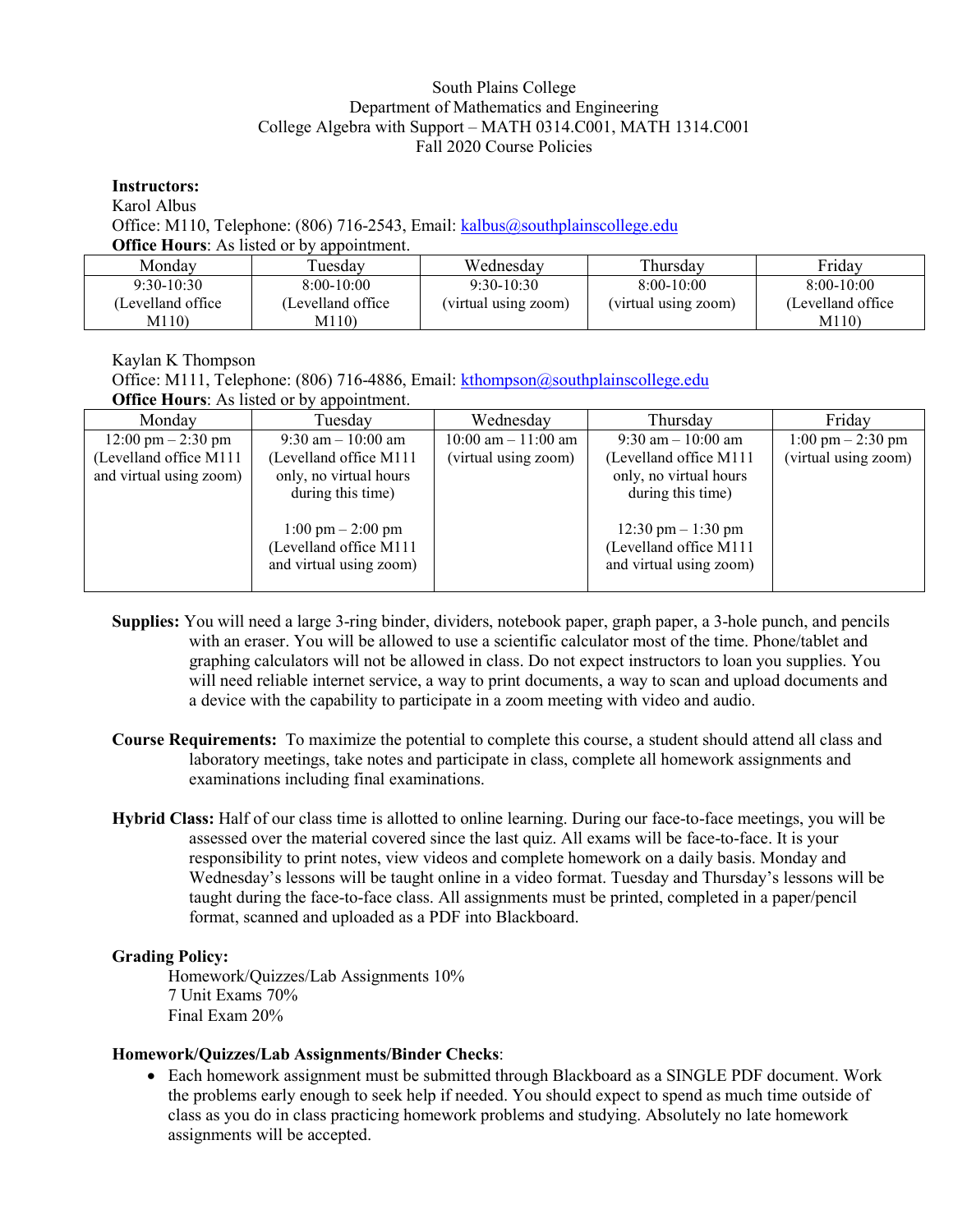- Quizzes will be given during almost all class periods to demonstrate that you have practiced the skills from the previous class/classes. Make-up quizzes will not be given and a zero will be given.
- Periodically, lab assignments will be given, completed, and turned in during a class period. If absent, a zero will be given.
- All students will keep a binder which will be used as a reference and study guide. Your binder should be brought to class every day! Neatness and organization of a 3-ring binder are important.

**Exams**: There will be 7 unit exams given and a comprehensive final. Dates for the exams are on the course calendar. If for any reason you are going to miss an exam, you must contact us PRIOR to class time. Make-up exams will be given at the discretion of the instructor. Once you begin an exam, you will not be able to leave the classroom until the exam is submitted for grading. If classes are moved to an online format, exams will be videoed.

### **Grading Scale:**

| <b>MATH 0314:</b> A 90-100 | B 80-89 | $C$ 70-79 | D 65-69 | F below 65 |
|----------------------------|---------|-----------|---------|------------|
| <b>MATH 1314: A 90-100</b> | B 80-89 | C 70-79   | D 60-69 | F below 60 |

If you make a grade of A, B, or C then that is the grade you will be awarded for both halves of the course. However, if you COMPLETE THE COURSE and make a grade of D or F in 1314, then your grade for the 0314 course will be assessed at your instructor's discretion. If you pass MATH 0314 but not the MATH 1314 portion of the course, you will be able to register for MATH 1314 in future semesters.

## **Student Responsibilities and Expectations:**

- 1. Read the syllabus.
- 2. Check your email.
- 3. Come to class on time and prepared to learn. (Pencils, homework, notebook, calculator)
- 4. Print the necessary notes and assignments.
- 5. Take notes, participate in class, and complete course assignments early enough to seek help if needed.
- 6. Food and drink are not allowed in class, with the exception of bottled water.
- 7. Cell phones and any other electronic devices must be silenced and put away before entering the classroom. The only use of these devices will be to scan and turn in work. Other use of these devices during class will result in a zero for that day's quiz, homework, or exam.

### **Resources:**

- Blackboard is the online course management system that will be used for this course. The course syllabus, handouts for notes, reviews, as well as any other class handouts can be accessed through Blackboard. Your grades will also be posted there. You will want to check Blackboard regularly.
- Free tutoring is available in M116 on the Levelland campus. Hours for the tutors will be posted by the door of M116 and I will also post them on Blackboard.
- We are available to help you! Feel free to come by during our office hours or email us at [kalbus@southplainscollege.edu](mailto:kalbus@southplainscollege.edu) or [kthompson@southplainscollege.edu](mailto:kthompson@southplainscollege.edu).

**Use of Student Email:** The College provides a free, official, email account to all students to ensure efficient and secure communications between you and the College. Students will be required to use their college-issued email address to communicate with their instructor and all other college personnel, so it is easy to distinguish a student's email form spam. The College expects that students will utilize their college email addresses to send and receive communications with college personnel and will read email on a frequent and consistent basis.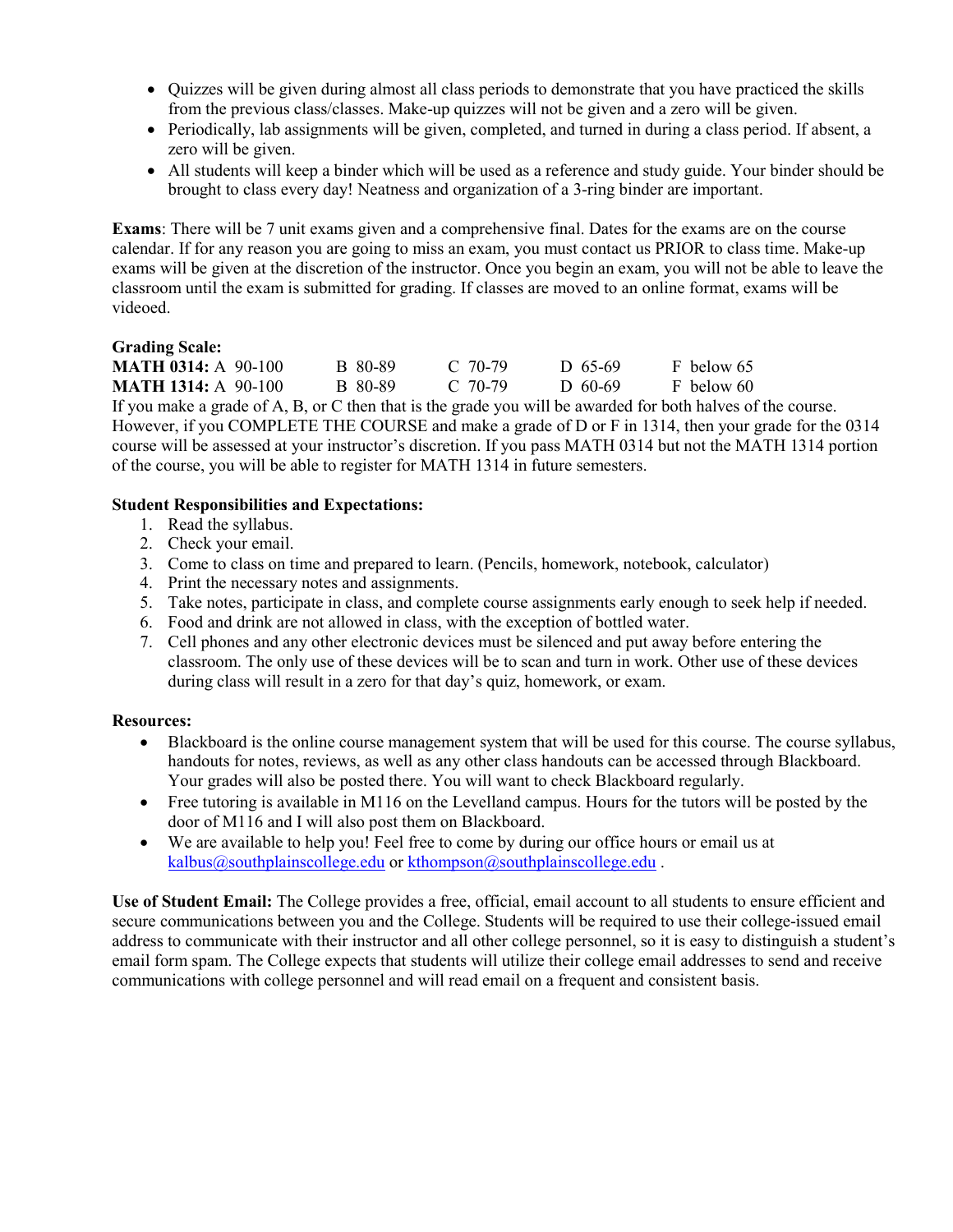| Date            | <b>Topic</b>                                             | Notes, Assignment          |
|-----------------|----------------------------------------------------------|----------------------------|
| Aug 25 - T      | Course Introduction/ Integers, Fraction Multiplication & | Notes P1, Assignment P1    |
|                 | Division                                                 |                            |
| Aug 26 - W      | Fraction Addition & Subtraction, Order of Operations     | Notes P2, Assignment P2    |
| Aug 27 - R      | Solving Linear and Absolute Value Equations              | Notes 1, Assignment 1      |
| Aug $31 - M$    | Solving Linear and Absolute Value Inequalities           | Notes 2, Assignment 2      |
| Sept $1 - T$    | Polynomials: Exponent Rules                              | Notes 3, Assignment 3      |
| Sept 2 - W      | Polynomials: Add, Subtract & Multiply                    | Notes 4, Assignment 4      |
|                 | Factoring: GCF, Trinomials with a Coefficient of 1       | Factoring Flowchart/Tips   |
| Sept $3 - R$    | Factoring: Trinomials, Grouping & Special Products       | Notes 5, Assignment 5      |
|                 |                                                          | Chart of Squares and Cubes |
| Sept $7 - M$    | Labor Day Holiday - no class                             |                            |
| $S$ ept $8 - T$ | Summary of Factoring/Solving by Factoring                | Notes 6, Assignment 6      |
| Sept $9-W$      | Review 1                                                 | Review 1                   |
| Sept $10 - R$   | Exam 1                                                   |                            |
| Sept $14 - M$   | Multiply and Divide Rational Expressions                 | Notes 7, Assignment 7      |
| Sept 15 - T     | Add and Subtract Rational Expressions                    | Notes 8, Assignment 8      |
| Sept 16 - W     | Add and Subtract Rational Expressions                    | Assignment 8B              |
| Sept 17 - R     | Multiply, Divide, Add & Subtract Rational Expressions    | Notes 9, Assignment 9      |
| Sept $21 - M$   | <b>Solving Rational Equations</b>                        | Notes 10, Assignment 10    |
| Sept 22 - T     | Review 2                                                 | Review 2                   |
| Sept 23 - W     | <b>Continue Review</b>                                   |                            |
| Sept 24 - R     | Exam 2                                                   |                            |
| Sept $28 - M$   | Simplifying Radicals/Rational Exponents                  | Notes 11, Assignment 11    |
| Sept 29 - T     | Add, Subtract & Multiply Radicals                        | Notes 12, Assignment 12    |
| Sept $30 - W$   | Rationalizing Radical Expressions & The Complex          | Notes 13, Assignment 13    |
|                 | Number System Part 1                                     |                            |
| Oct $1 - R$     | The Complex Number System Part 2 & Solving Radical       | Notes 14, Assignment 14    |
|                 | Equations Part 1/Begin Review 3                          | Review 3                   |
| Oct $5 - M$     | Solving Radical Equations Part 2/ Complete Review 3      | Notes 15, Assignment 15    |
|                 |                                                          | Complete Review 3          |
| Oct $6 - T$     | Exam 3                                                   |                            |
| Oct 7 - W       | Functions Day 1                                          | Notes 16, Assignment 16    |
| Oct $8 - R$     | Functions Day 2                                          | Notes 17, Assignment 17    |
| Oct 12 - M      | Function Operations, Compositions & Inverses             | Notes 18, Assignment 18    |
| Oct 13 - T      | Linear Functions: Slope & Graphing/Begin Review 4        | Notes 19, Assignment 19    |
|                 |                                                          | Review 4                   |
| Oct 14 - W      | Linear Functions: Equations, Parallel & Perpendicular    | Notes 20, Assignment 20    |
|                 | Lines/ Complete Review 4                                 | Complete Review 4          |
| Oct 15 - R      | Exam 4                                                   |                            |
| Oct 16          | Fall Break - No Office Hours                             |                            |
| Oct 19 - M      | Solving Quadratics by Factoring and the Square Root      | Notes 21, Assignment 21    |
|                 | Property                                                 |                            |